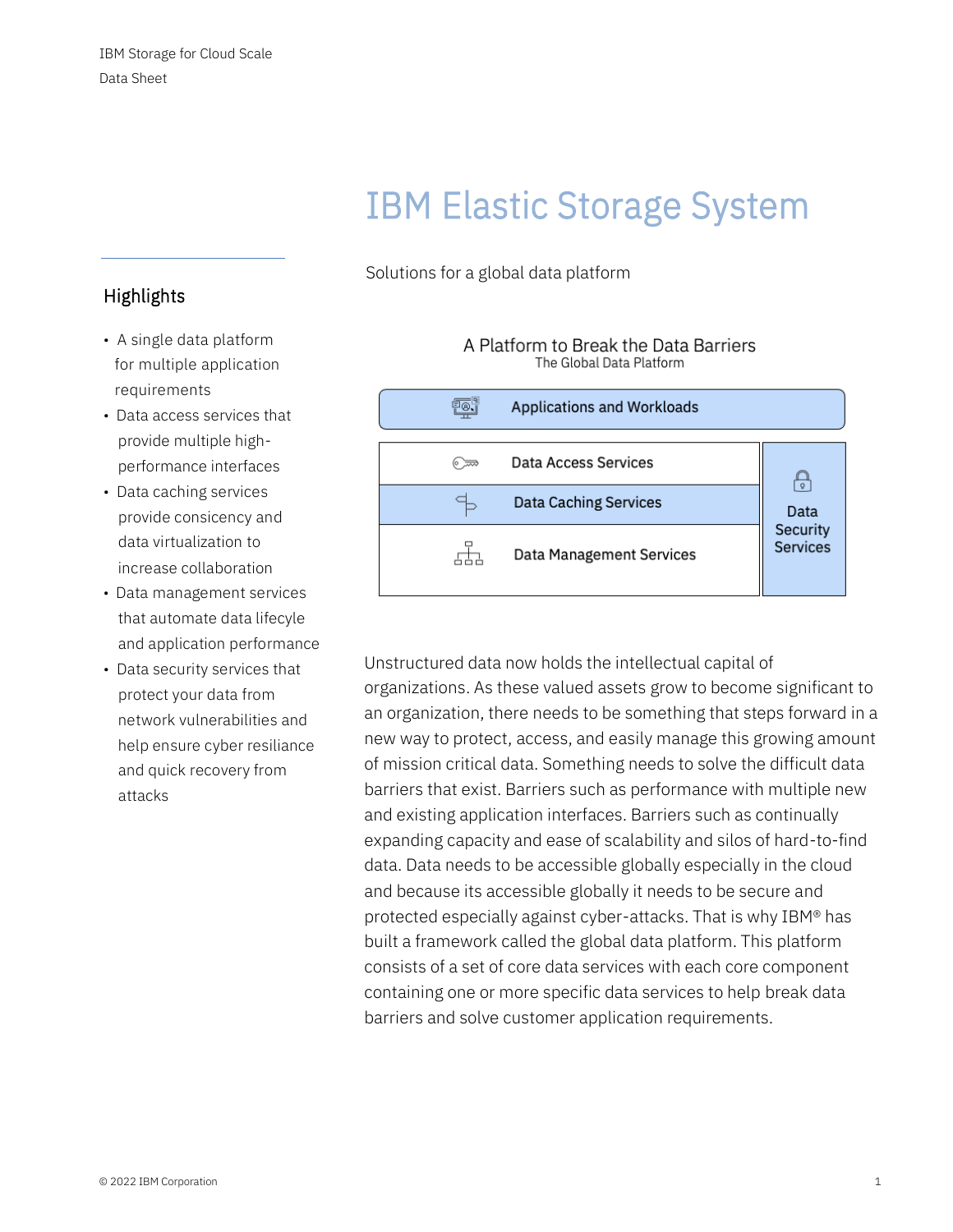The global data platform is targeted at new easy to order, easy to install, easy to upgrade, easy to use, software that is available in multiple deployment options. The simplest way to build a global data platform is with IBM Elastic Storage System® 3500 (ESS 3500). To learn more about specific value that customers have obtained with the IBM global data platform, read

[Forrester's The Total Economic Impact™Of IBM Spectrum](https://www.ibm.com/downloads/cas/KY1EY12A)® Scale

# The easiest way to build a global data platform



**IBM ESS 3500** 

- Scalability from 46TB to 633YB
- Break performance barriers for AI workloads
- Access file and object data locally from the edge, the core and the cloud
- Reduce local capacity requirements by connecting data silos
- Secure data assets with multiple data security services

#### Application Workloads for the global data platform













Consolidation

**Hybrid Cloud** 

**Critical Apps** 

Collaboration

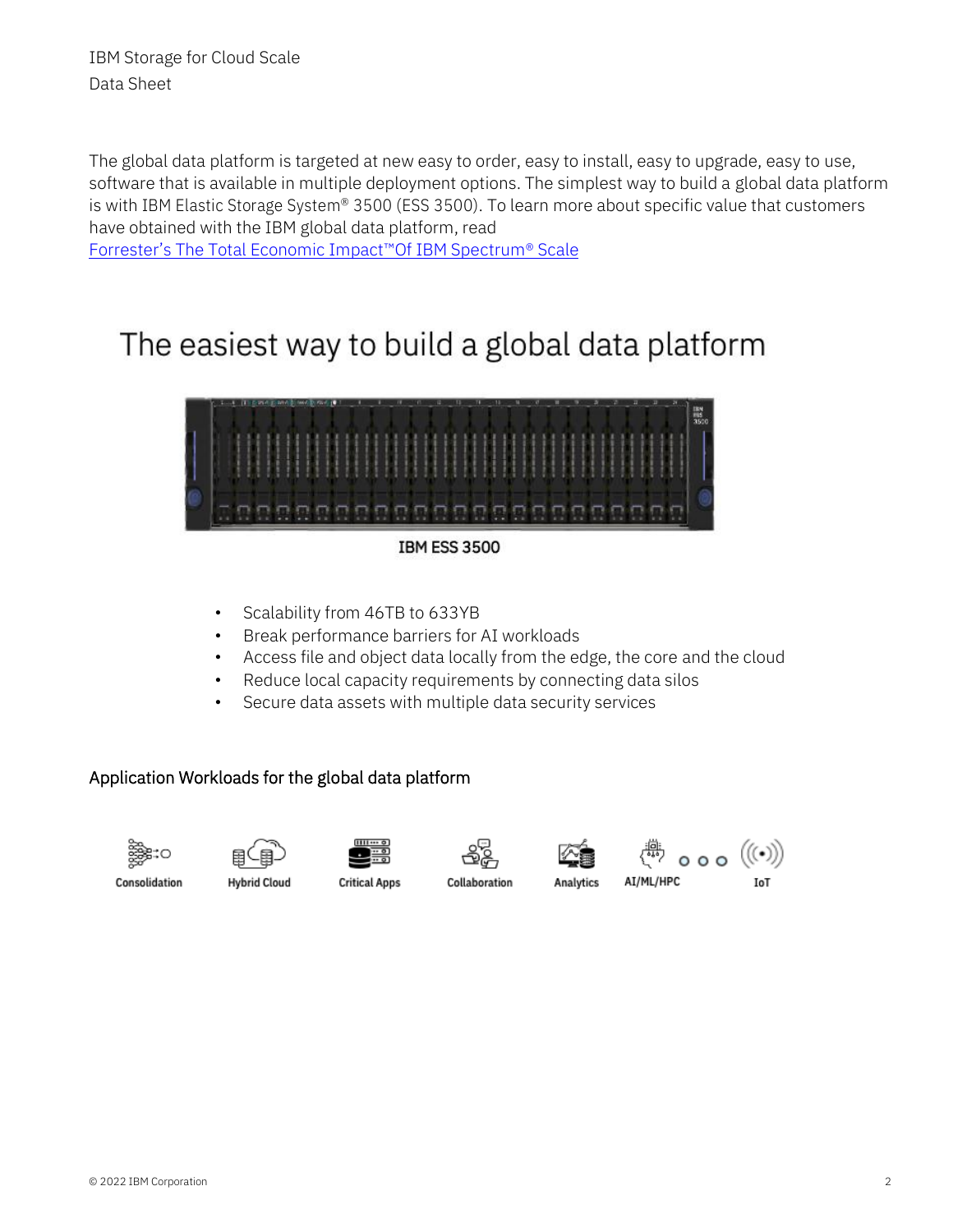| <b>Workloads</b>     | <b>Use Cases</b>                                                                                                                            | <b>Business Impact</b>                                                                                                            |
|----------------------|---------------------------------------------------------------------------------------------------------------------------------------------|-----------------------------------------------------------------------------------------------------------------------------------|
| AI/ML/HPC            | NVIDIA, TensorFlow, Caffe, Pytorch,<br>IBM Cloud Pak® for Data, ML Kit,<br>AWS Lambda, AWS SageMaker                                        | Faster GPU and AI analysis for faster<br>decisions to adjust to market dynamics<br>with access to more data and connected<br>data |
| Analytics            | Cloudera, Hadoop, Apache Spark™,<br>SAS <sup>®</sup> , Tableau, Python, Power BI,                                                           | Eliminate silos and speed time to value<br>with data caching services and combined<br>HDFS and S3                                 |
| Collaboration        | Media Development, AI Model<br>Development, Computer Aided<br>Engineering                                                                   | Increase workgroup productivity with<br>easier access to more data from edge to<br>core to cloud                                  |
| <b>Critical Apps</b> | Business critical applications that<br>have expanding data requirements                                                                     | Maintain business continuity with data<br>that is always online and secure with<br>security services                              |
| Hybrid Cloud         | Red Hat <sup>®</sup> OpenShift <sup>®</sup> workloads,<br>backup and archive, applications<br>that move data or access on-prem<br>and cloud | Faster time to production as data is<br>consumed anywhere and connected<br>everywhere                                             |
| Consolidation        | Data lake, data ocean, and big data                                                                                                         | Lower costs as data is resilient and<br>accessible without duplication                                                            |

The Global Data Platform is all about solving customer application requirements with a data platform that provides business impact. There are six core workloads or solution areas. AI, ML, HPC as one core solution area which contain use cases for applications or application environments such as NVIDIA, TensorFlow, Caffr, Pytorch, IBM Data Fabric or IBM Cloud Pak for Data, Google ML Kit, AWS Lambda and AWS SageMaker to name a few. The business impact using the Global Data Platform brings faster GPU and AI analysis for faster decisions to adjust to market dynamics with access to more data and connected data. That is just one example of the power of the Global Data Platform.

Contact your IBM Sales representative or value added business partner for details about pricing and your specific configuration and solution requirements.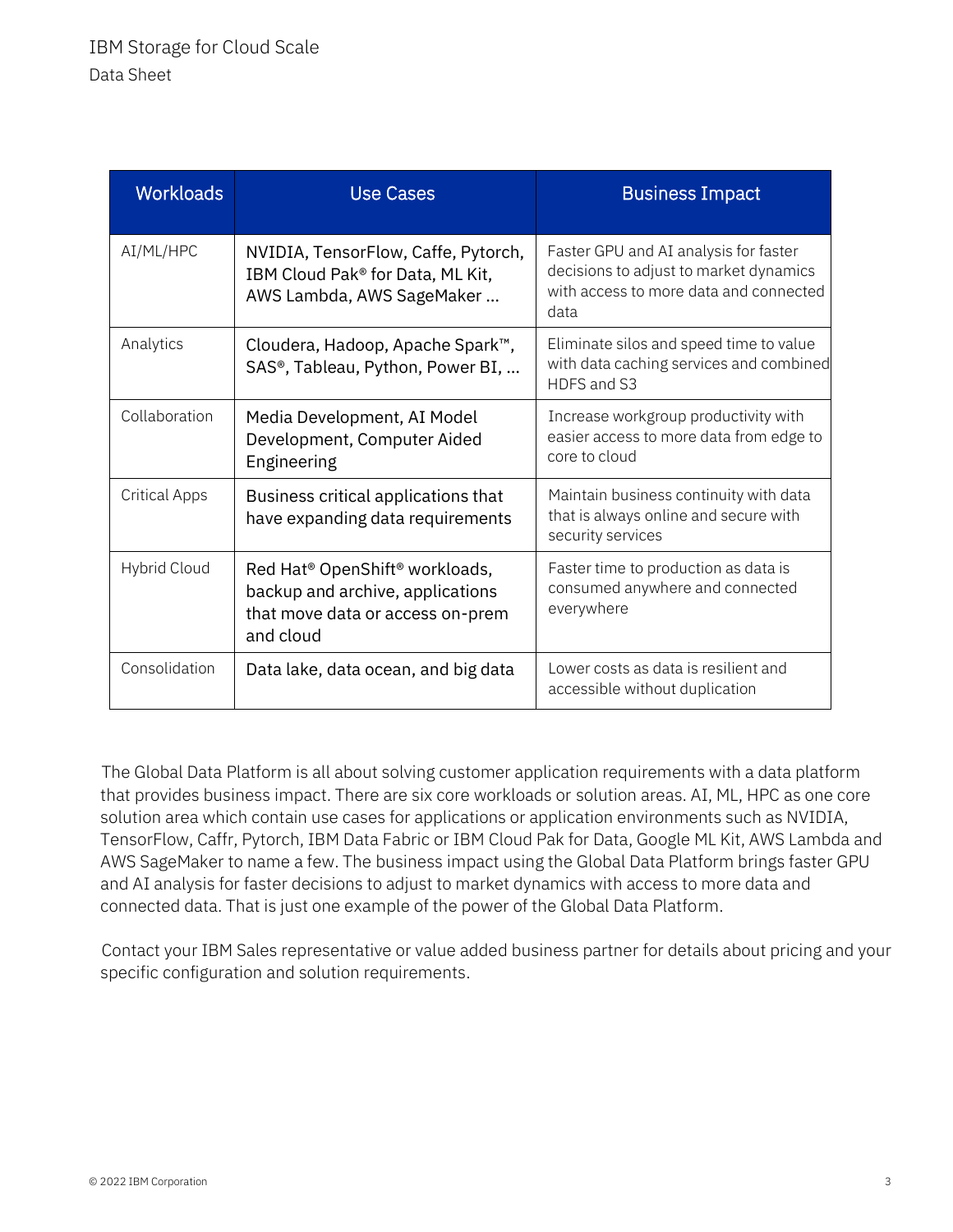### The Global Data Platform



The details of the global data platform are actaully not complicted but they contain over 30 years of investment and research at IBM. With over 4000 customers in almost every industry across the globe the global data platform is a proven platform that has been used in the fastest supercomputers to banking systems that have never lost access to data in years. It has been used by many of the top corporations in the world with PBs of data to service millions of users and it also can be deployed in small businesses that only needs TBs of high perfromance data.

#### Data Access Services that provide multiple high-performance interfaces

#### **Performance Enhanced**

GPU Direct Storage (GDS) POSIX (direct connect) High Performance Object (S3) Container Attach (file/volume) Analytics (HDFS)

#### **Traditional**

NFS (NFS v3/v4) Windows (SMB)

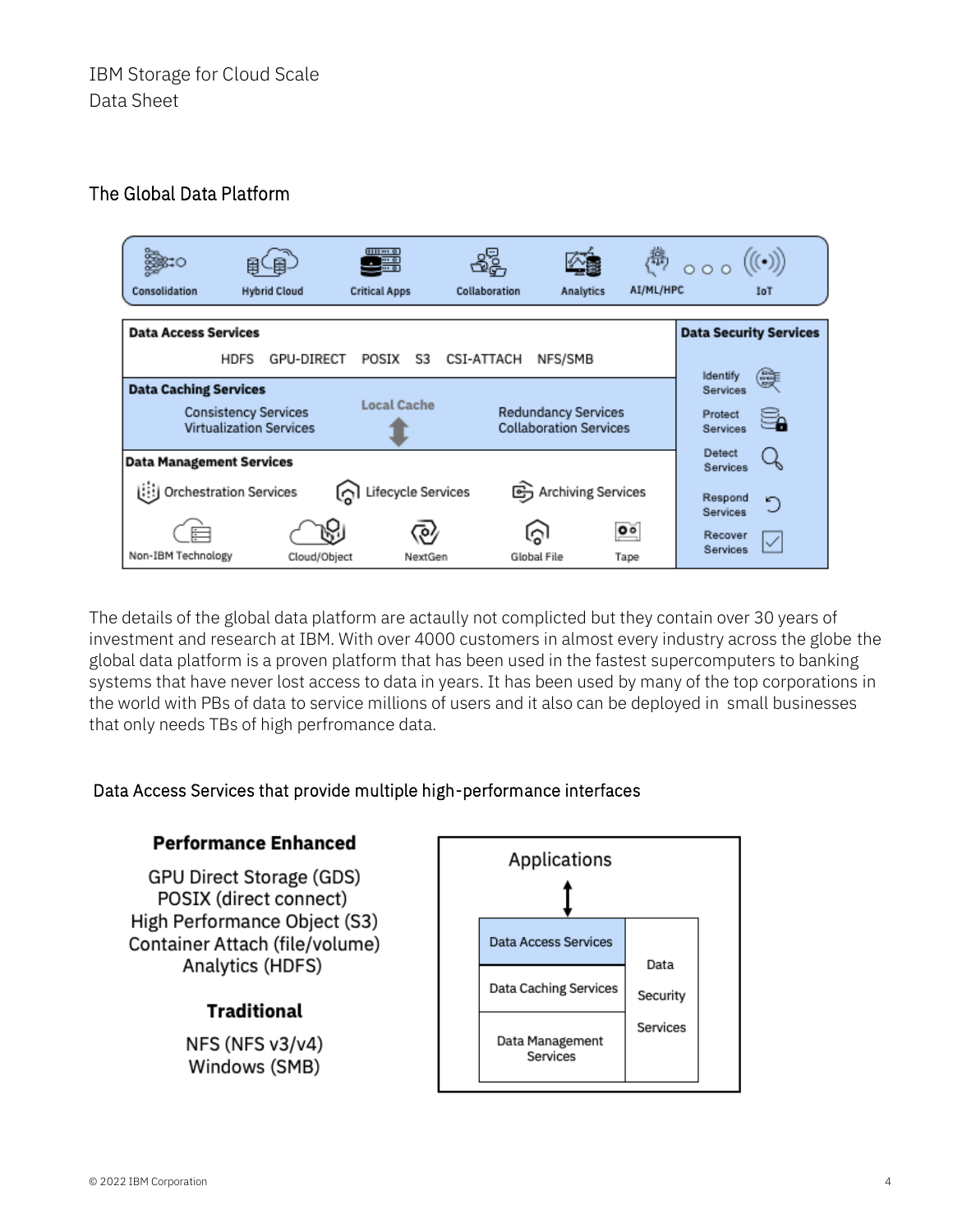# IBM Storage for Cloud Scale Data Sheet

#### Data Caching Services provide consicency and data virtualization increasing collaboration

- Virtualization Services
- Collaboration Services
- Redundancy Services
- Consistency Services



#### Data Management Services that automate data lifecyle and application performance

- Orchestration Services
- Lifecycle Services
- Archiving Services

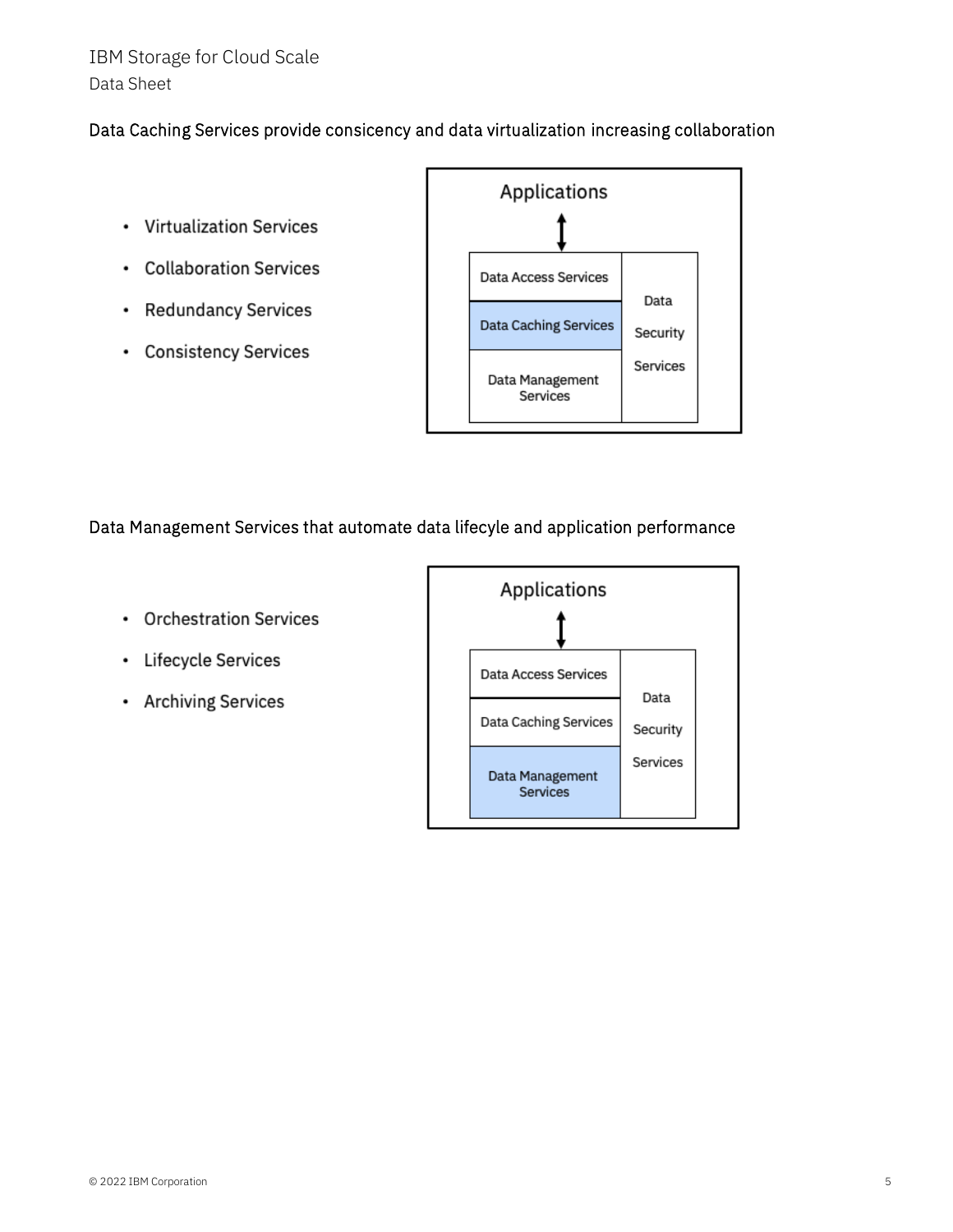# IBM Storage for Cloud Scale Data Sheet

#### Data Security Servcices that protect your data

- Identity Services
- Protection Services
- Detect Services
- Respond Services
- Recovery Services



#### The global data platform: Customer success story

|                                                                                                                                                                                                                  | Results                              |                                                                           |                                                 |
|------------------------------------------------------------------------------------------------------------------------------------------------------------------------------------------------------------------|--------------------------------------|---------------------------------------------------------------------------|-------------------------------------------------|
| A large multinational company and one of<br>the world's largest corporations in the<br>world with revenue of over \$100B                                                                                         | \$100M+                              | 100%                                                                      | 50PB+                                           |
|                                                                                                                                                                                                                  | Estimated<br>savings with low<br>RTO | Critical AI and<br>Unstructured Data<br>Systems Protected                 | Total Amount of<br>Data Protected               |
| <b>Business Challenge</b>                                                                                                                                                                                        | <b>IBM Solution</b>                  |                                                                           |                                                 |
| Government retention requirements with<br>business-critical data that need faster<br>recovery response times. This led to<br>discussions and planning for extending<br>customers storage infrastructure business | <b>Critical Workloads</b>            |                                                                           | <b>Critical Workloads</b>                       |
|                                                                                                                                                                                                                  |                                      | $\overline{\mathbf{o}}$<br>Global Data<br>Platform<br>Securit<br>Services | $\overline{\mathbf{0}}$<br>Security<br>Services |
| continuity capabilities with IBM for<br>mission critical workloads.                                                                                                                                              |                                      |                                                                           |                                                 |
|                                                                                                                                                                                                                  | <b>Production Site 1</b>             |                                                                           | <b>Production Site 2</b>                        |